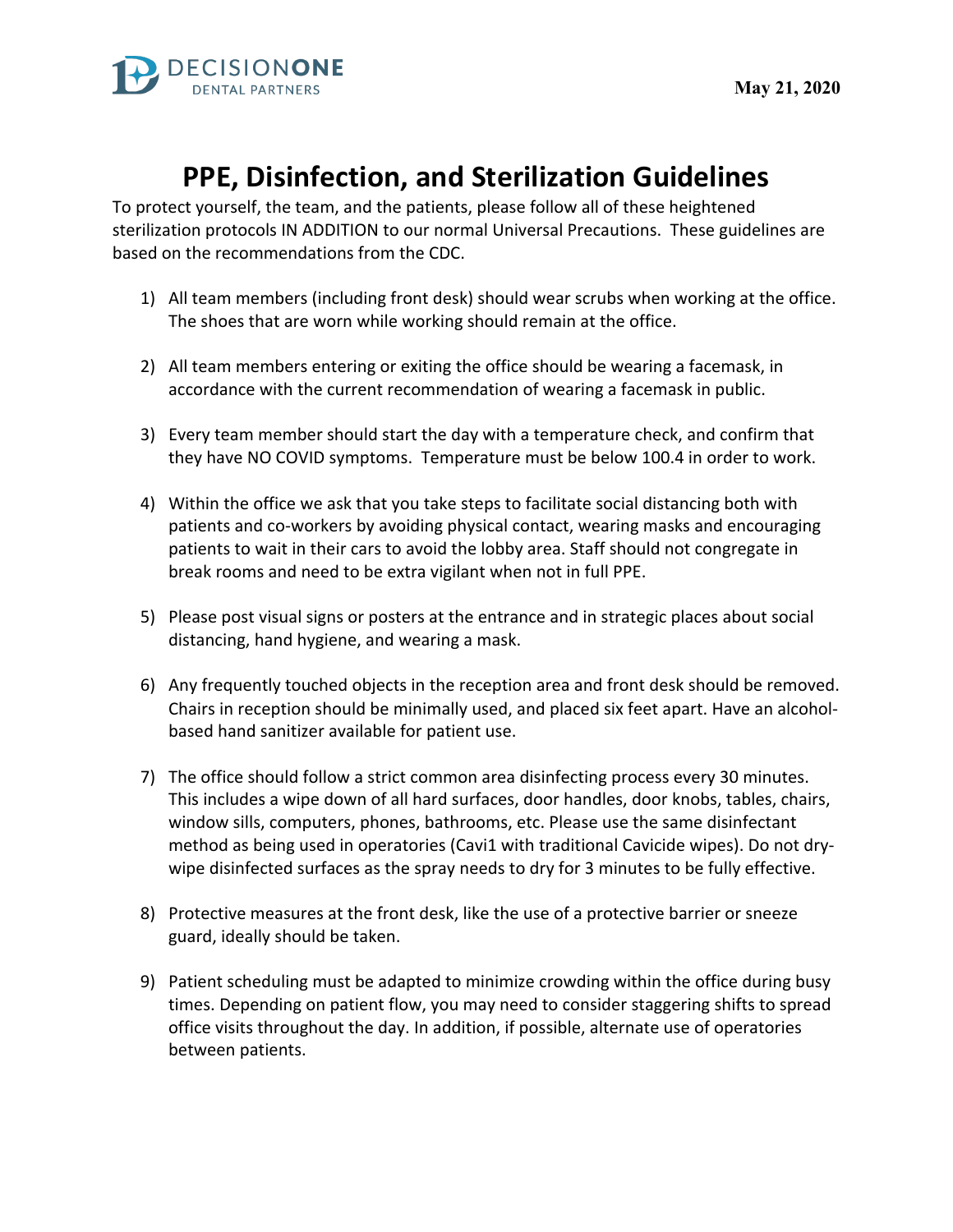

- 10) All patients should be pre-screened over the phone for COVID. As a reminder, the questions to ask are:
	- Have you traveled outside the country in the previous 14 days? If so, where?
	- Are you exhibiting any flu-like symptoms?
	- Do you have a fever?
	- Have you been in contact with someone that either has tested positive for COVID or exhibited flu-like symptoms?
- 11) ALL patients are being checked-in via curbside check in, if possible. Once again, confirm that they are not exhibiting any COVID signs, and take the patient temperature. Whoever is performing the curbside check in should be wearing a level 1 or 2 mask and gloves. Patients should then sign the **COVID Patient Consent and Screening Form** as well as our office traditional Consent Forms for treatment.
- 12) Proper hand hygiene is an essential part of patient and employee protection. Proper hand hygiene consists of using either an alcohol based hand rub (with 60-95% alcohol) or soap and water for AT LEAST 20 seconds. Soap and water is recommended if hands are visibly soiled.
- 13) Hand hygiene should be performed before and after all patient contact, contact with potentially infectious material, and before putting on PPE and after removing it. If you must touch or adjust your mask, you should perform hand hygiene immediately before and after.
- 14) All team members and doctors working in the operatories must follow universal OSHA precautions and wear the proper personal protected equipment (PPE). In addition to universal precautions, there are additional measures that we can take, including:
	- **N95 & KN95 Masks:** FOR AEROSOL PROCEDURES ONLY
		- o Due to the limited supply, the goal is to preserve these masks as long as possible (up to 8-12 hours).Some suggestions by the CDC and the Infectious Disease Society of America are to use a face shield and a mask over the N95/KN95. This minimizes surface contamination of the N95. Please use your best clinical judgement and consider re-use when not contaminated, and please replace when soiled, deformed, or the seal is lost.
	- **Level 3 masks**-For non-aerosol procedures. Dispose after each patient
	- **Face shield-** Disinfect between patients
	- **Eye Protection**
	- **Disposable gown-**Dispose after each aerosol procedure
	- **Bouffant Caps (If available)**-Dispose after each aerosol procedure

**15)** Front desk team members should wear a level 1 or 2 mask at all times throughout the day. When interacting with a patient, please wear gloves when handling things that the patient is also using (credit card, clipboard, etc). If the BA is doing curbside check-in or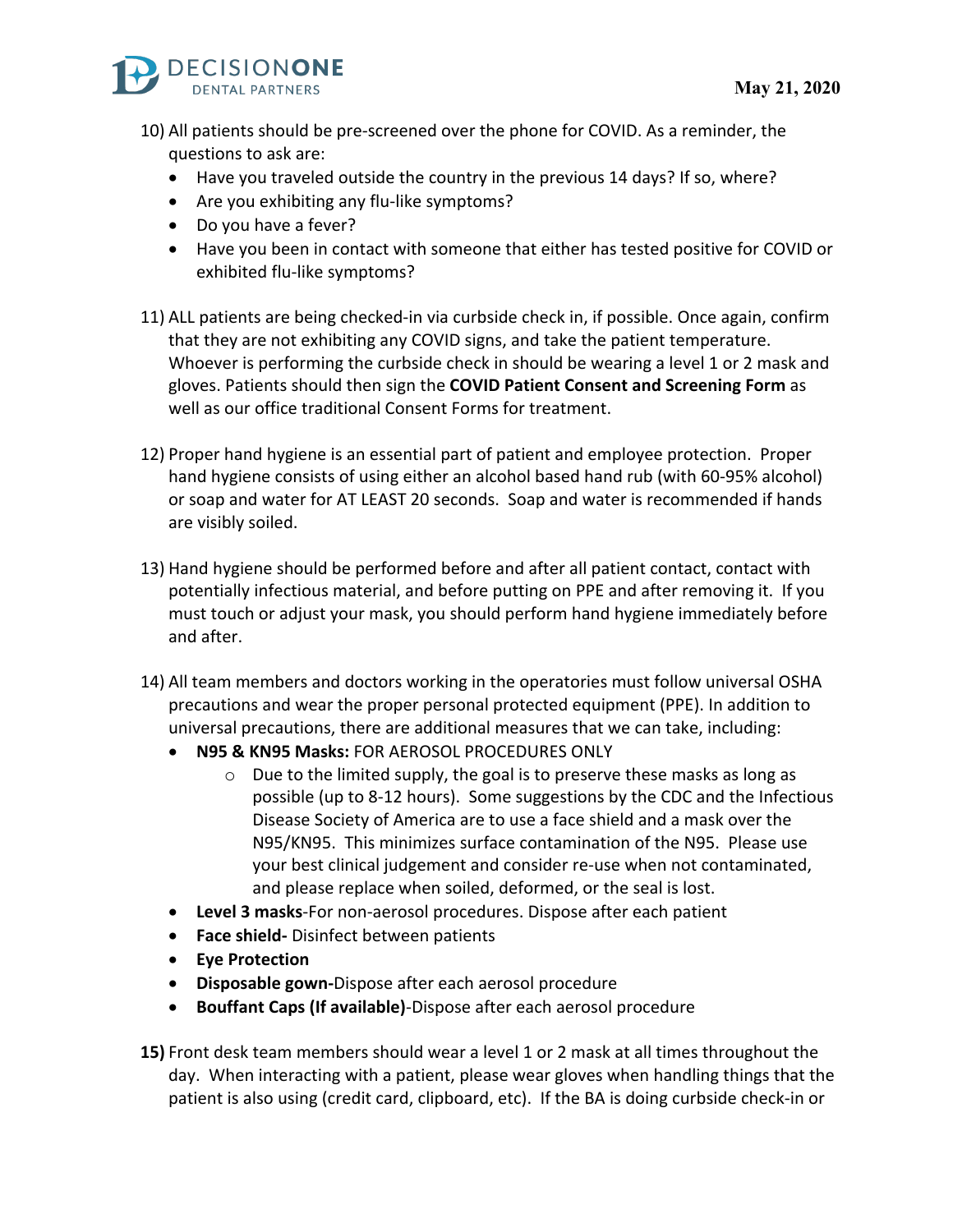

taking the patient temperature at the desk, please wear mask and gloves. Please review Dr. AJ's video in order to ensure you know how to properly take the PPE off. Gloves are not needed when using the phone, computer, etc.

- 16) Consider the use of a portable HEPA air filtration unit when performing aerosol procedures. The use of these units will reduce particle count in the room and the amount of turnover time.
- 17) When performing work on patients, first have patients wash their hands and then rinse with 1% hydrogen peroxide for 60 seconds. Be sure to always use high speed evacuation when producing an aerosol, and always sterilize your handpieces (high and low speeds) after each patient.
- 18) Inside the operatories, please only have the clean or sterile supplies and instruments for the dental procedure readily accessible. All other supplies and instruments should be in covered storage and away from potential contamination.
- 19) When doing an aerosol-generating procedure, please use four-handed dentistry, high evacuation suction, and consider using a dental dam to minimize droplets and aerosols. The use of ultrasonics is not recommended.
- 20) After the completion of aerosol dental treatment and the departure of a patient, using either Lysol or Cavi1, please spray the air and then wait 15 minutes before room disinfection. This time allows for droplets to sufficiently fall and enable proper cleaning.
- 21) When it is time to disinfect a room, please use Cavi1 in addition to the traditional cavicide wipes that you use. Use Cavi1 by using a spray bottle, then wiping with traditional wipes. Wipe ALL areas of the operatory and room. Do not dry-wipe disinfected surfaces as the spray needs to dry for 3 minutes to be fully effective. Alternate rooms for the next patient, so that the areas have time to remain undisturbed and dry. Please wear gloves and a mask (can be level 1 or 2) while disinfecting the room.
- 22) Once you begin an aerosol procedure, your PPE is now contaminated. To avoid cross contamination, please **remove your PPE in the operatory** and wash your hands prior to going into other areas of the office. If you need to do additional disinfecting in the room, or bring dirty instruments to sterilization, please put on new gloves and wear a mask (either your current N95 mask or a new surgical mask).
- 23) Please stagger patients so that they are only being seen one patient at a time, and you are able to properly disinfect the room.
- 24) Please remove all PPE with GLOVES on. A tutorial video by Dr. AJ was made showing how to properly put on and take off all PPE. Please watch.